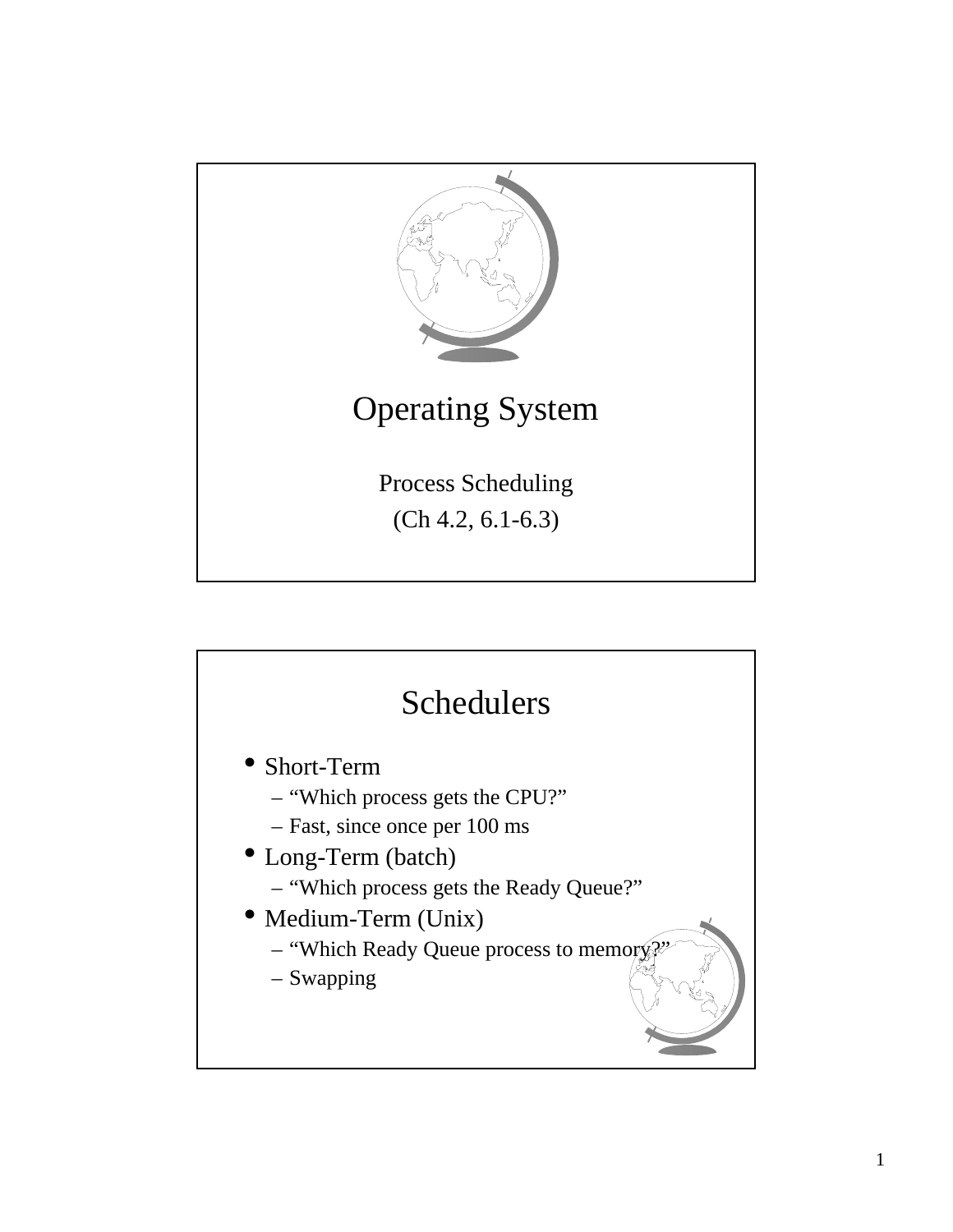

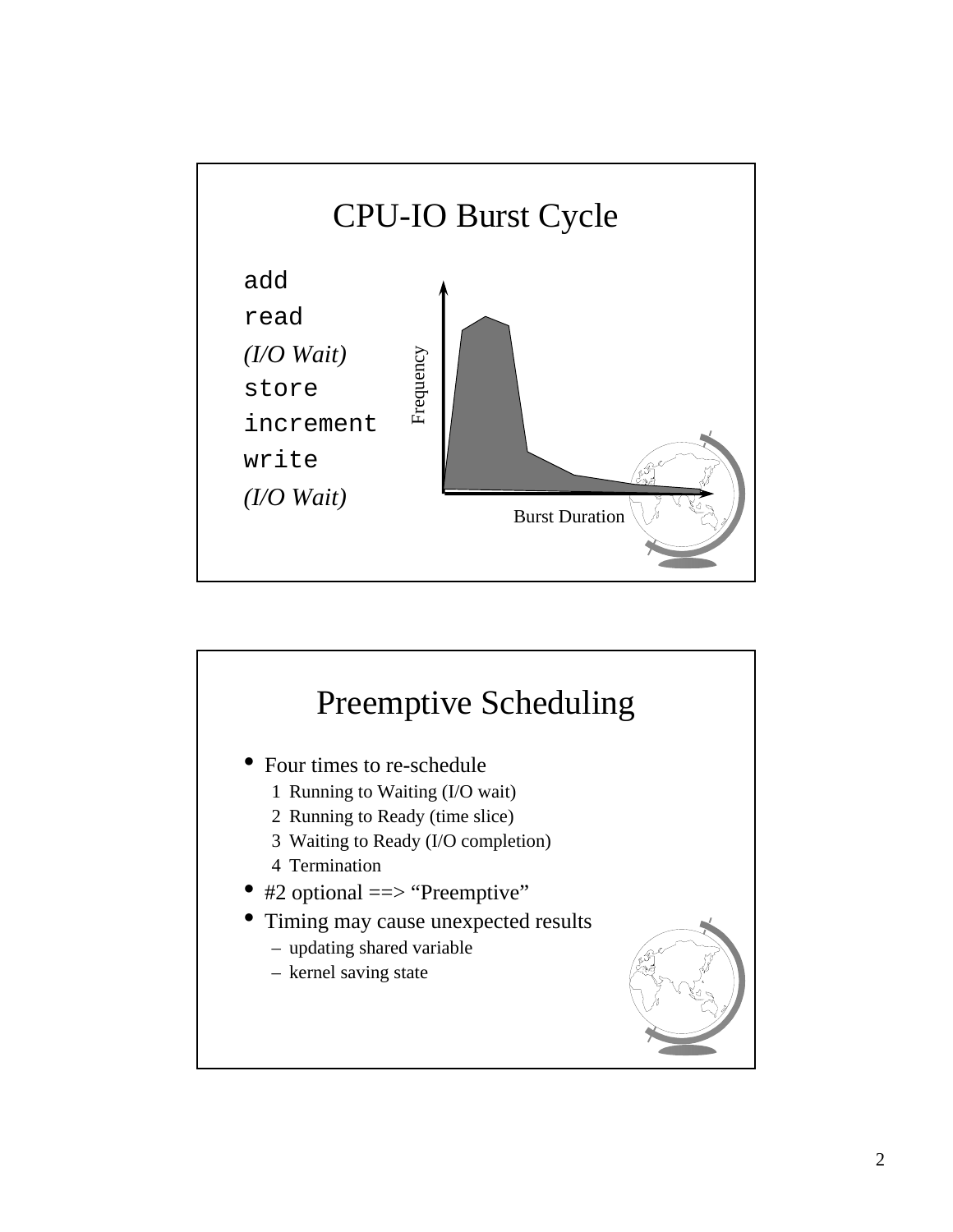

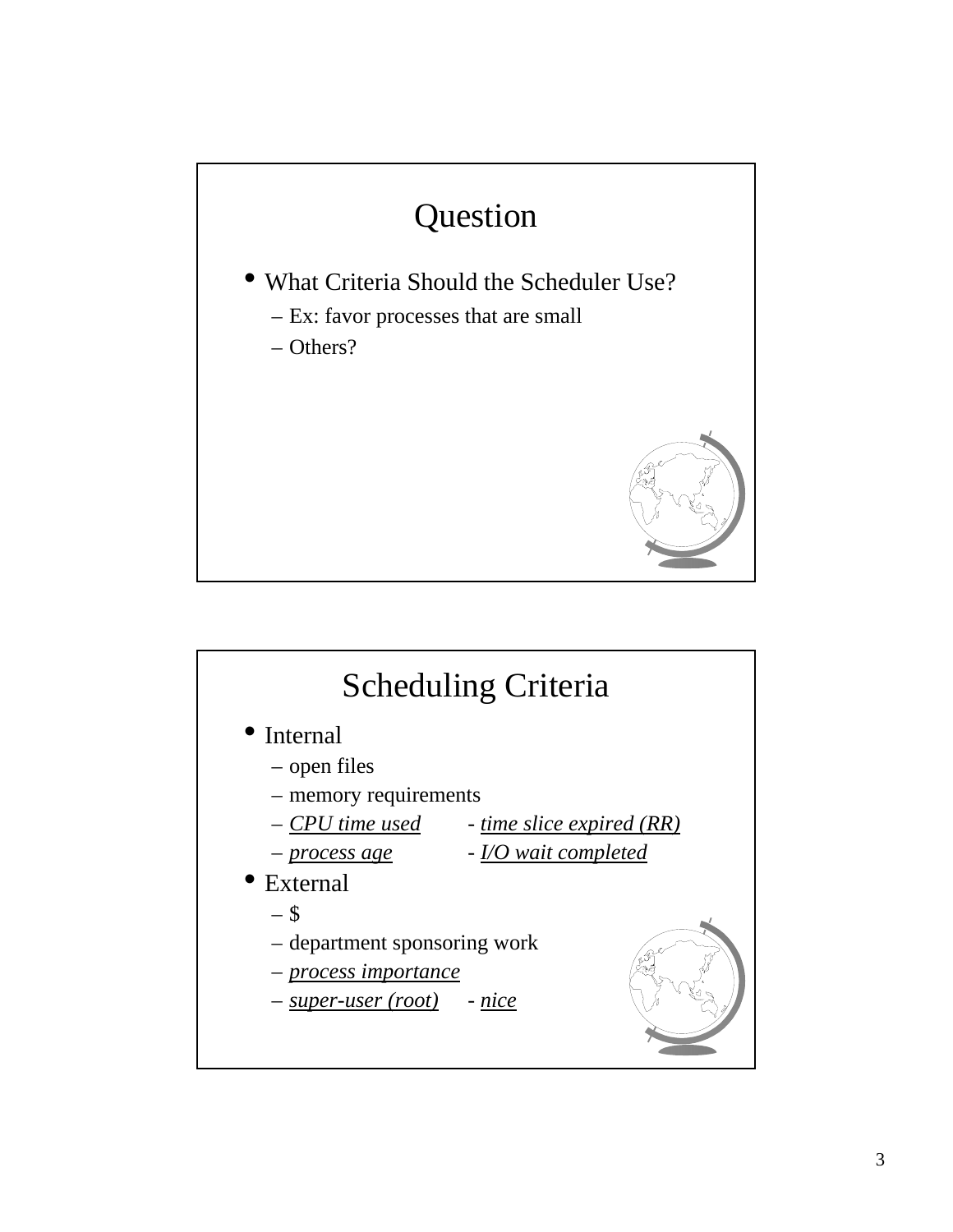## Scheduling Measures of Performance

- 1 CPU utilization (40 to 90)
- 2 Throughput (processes / hour)
- 3 Turn-around time
- 4 Waiting time (in queue)
- Maximize #1, #2 Minimize #3, #4
- Response time

A

B

C

- Self-regulated by users (go home)
- Bounded ==> Variance!



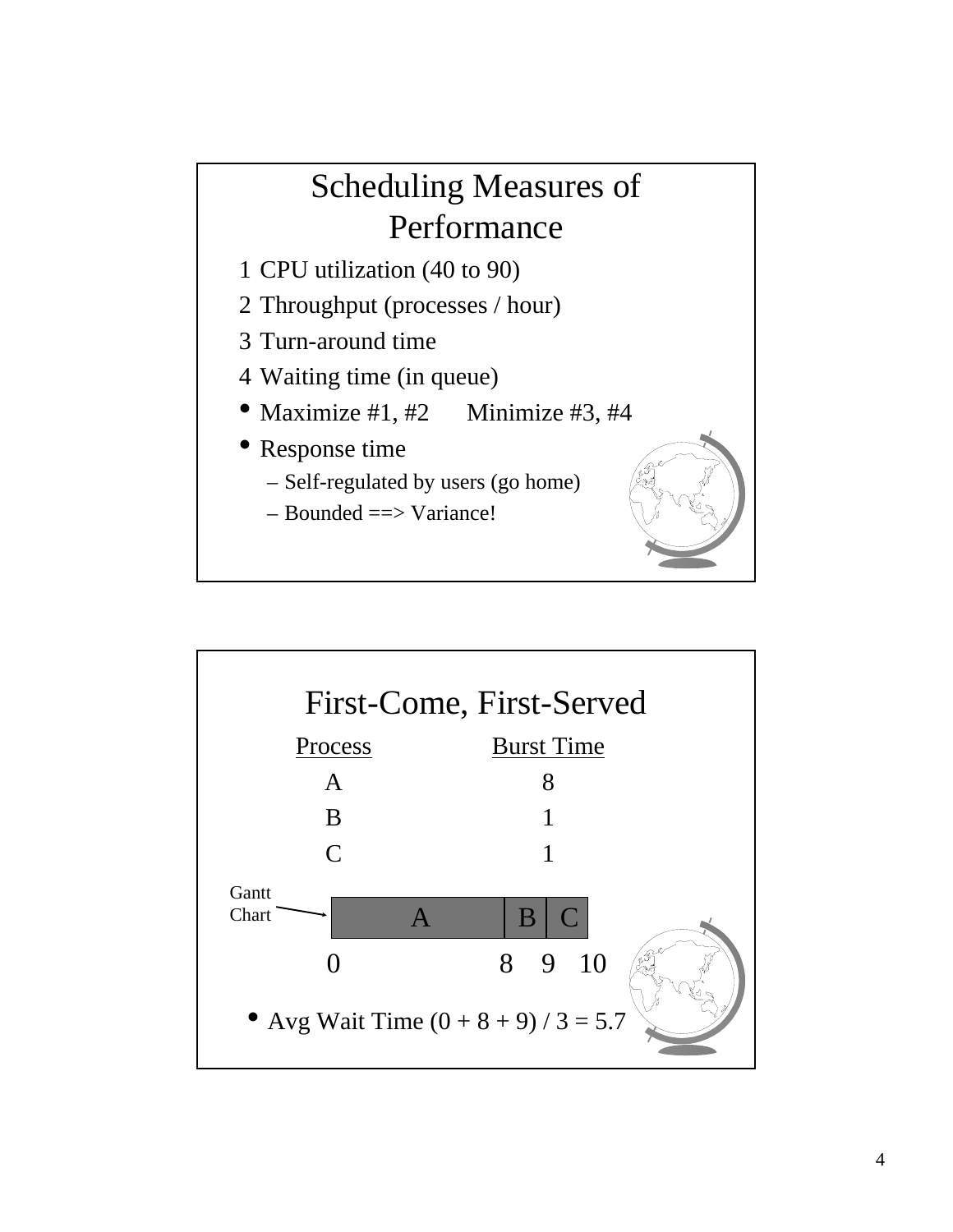

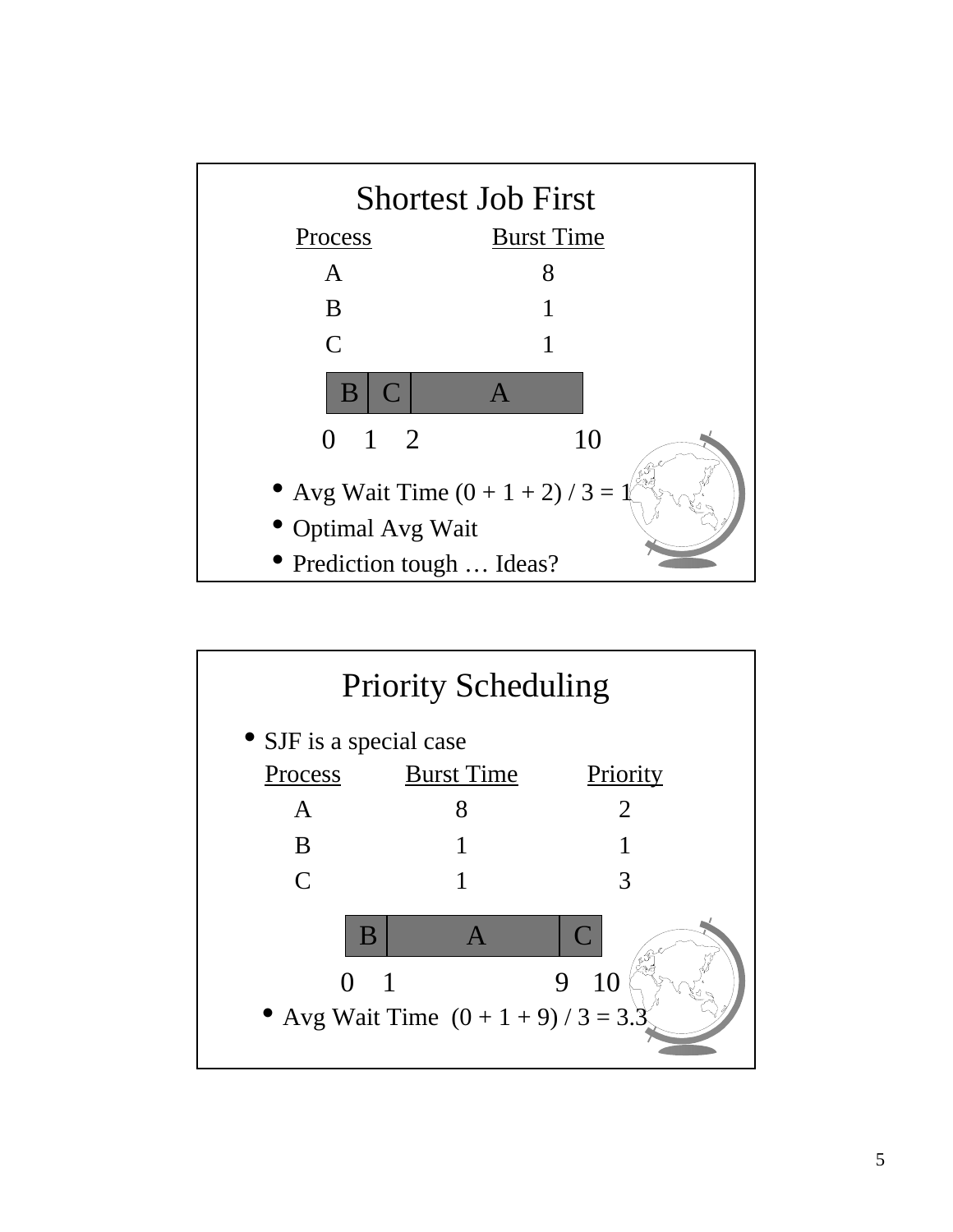

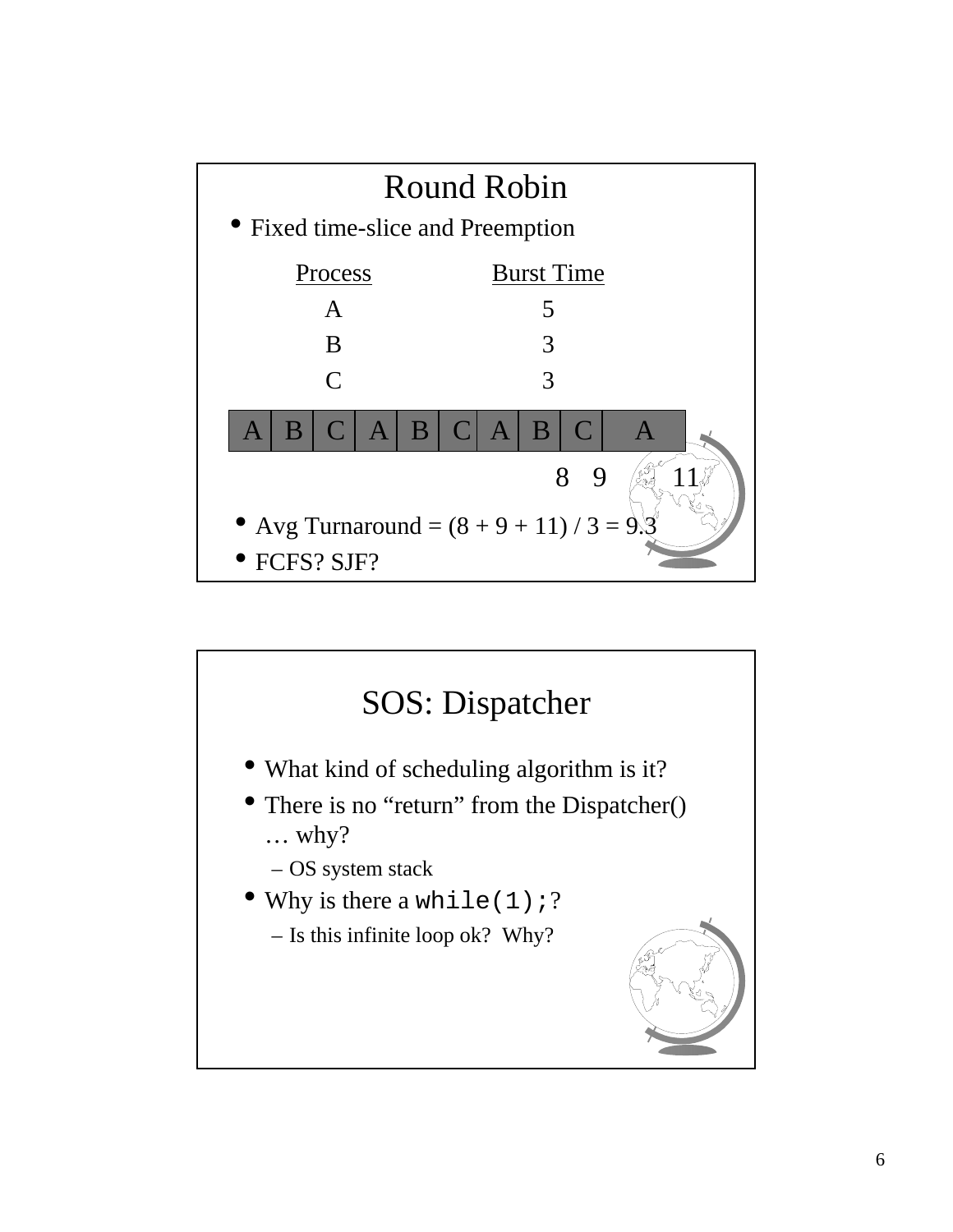

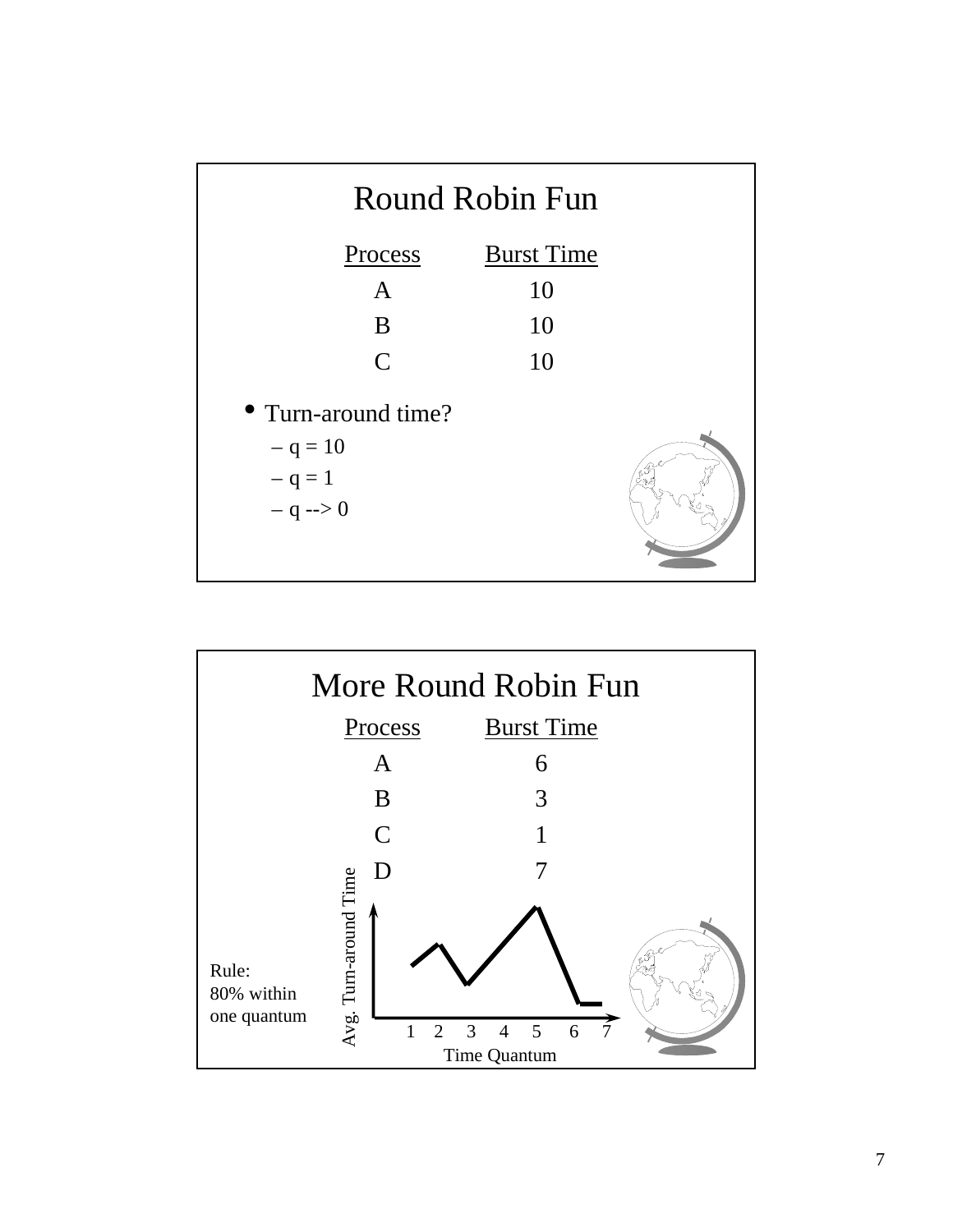| Fun with Scheduling                                                  |                                                                                         |                |  |
|----------------------------------------------------------------------|-----------------------------------------------------------------------------------------|----------------|--|
| Process                                                              | <b>Burst Time</b>                                                                       | Priority       |  |
| $\mathsf{A}$                                                         | 10                                                                                      | $\overline{2}$ |  |
| B                                                                    |                                                                                         |                |  |
| $\mathsf{C}$                                                         | 2                                                                                       | 3              |  |
| • Gantt Charts:<br>$-$ FCFS<br>$-$ SJF<br>– Priority<br>$- RR (q=1)$ | • Performance:<br>- Throughput<br>$-$ Waiting time.<br>$-$ Turnaround $\lim_{\epsilon}$ |                |  |

| More Fun with Scheduling                                                             |              |                   |  |
|--------------------------------------------------------------------------------------|--------------|-------------------|--|
| Process                                                                              | Arrival Time | <b>Burst Time</b> |  |
| $\mathbf{A}$                                                                         | 0.0          | 8                 |  |
| B                                                                                    | 0.4          | 4                 |  |
| $\mathcal{C}$                                                                        | 1.0          |                   |  |
| • Turn around time:<br>$-$ FCFS<br>$-$ SJF<br>$-$ q=1 CPU idle<br>$-$ q=0.5 CPU idle |              |                   |  |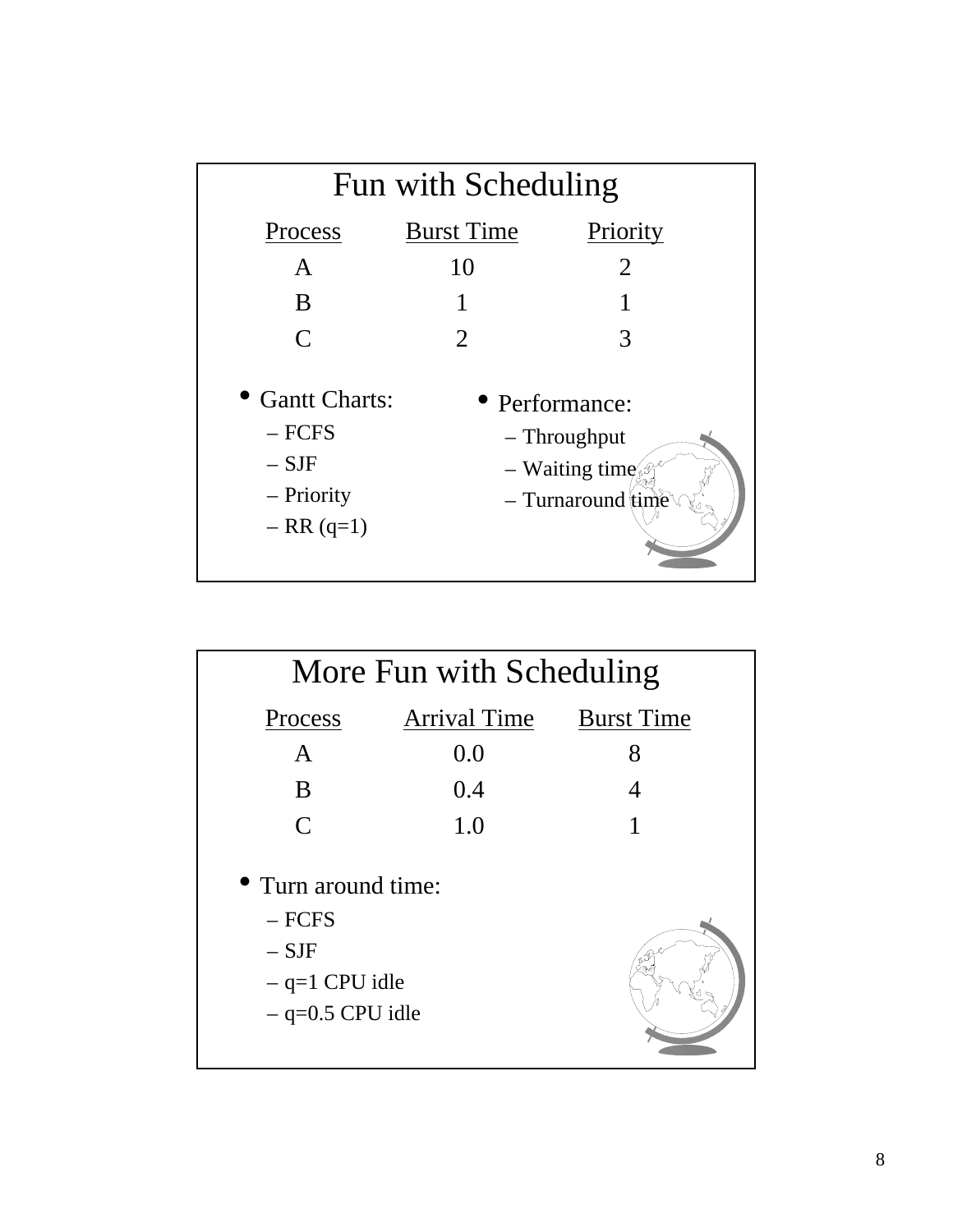

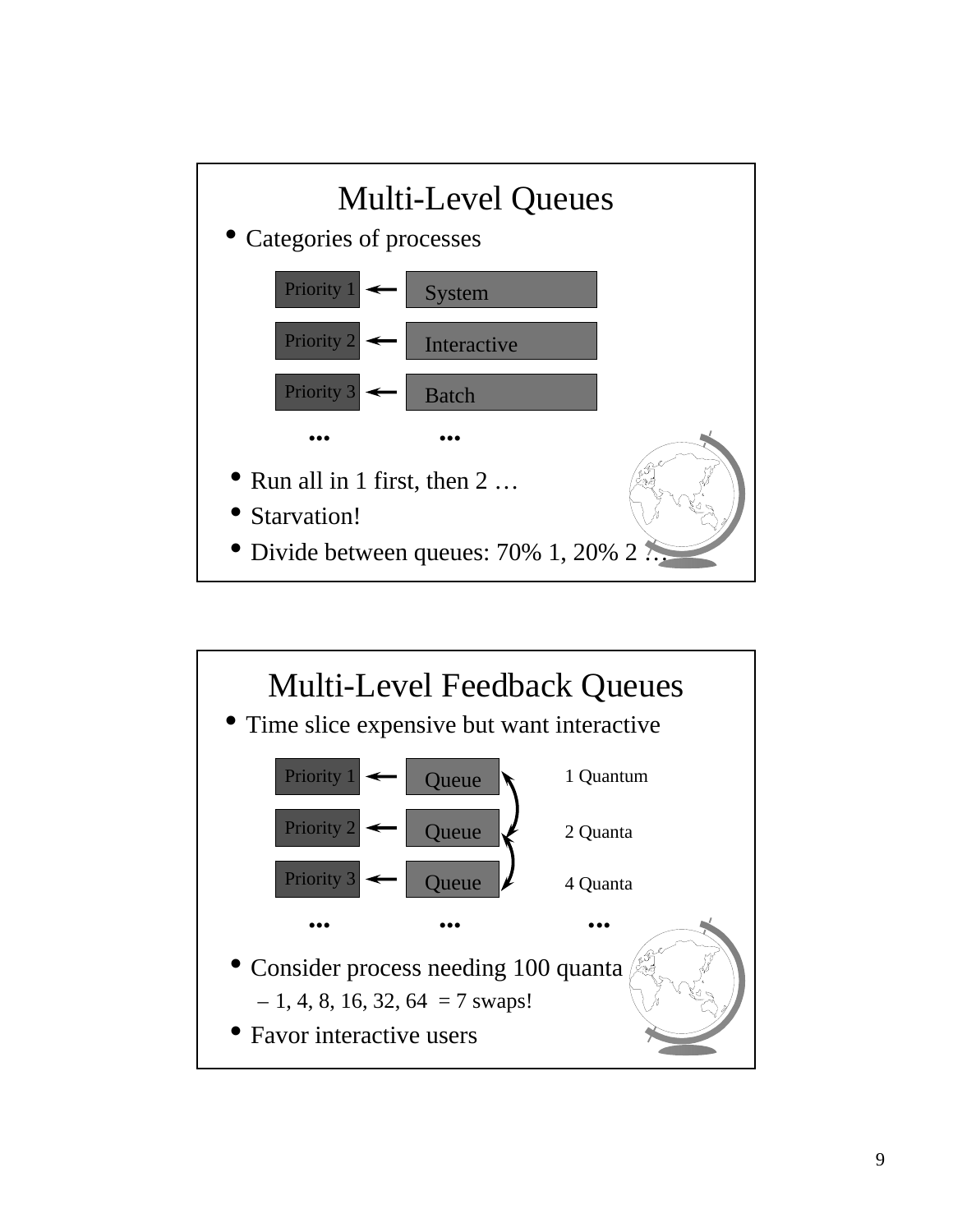

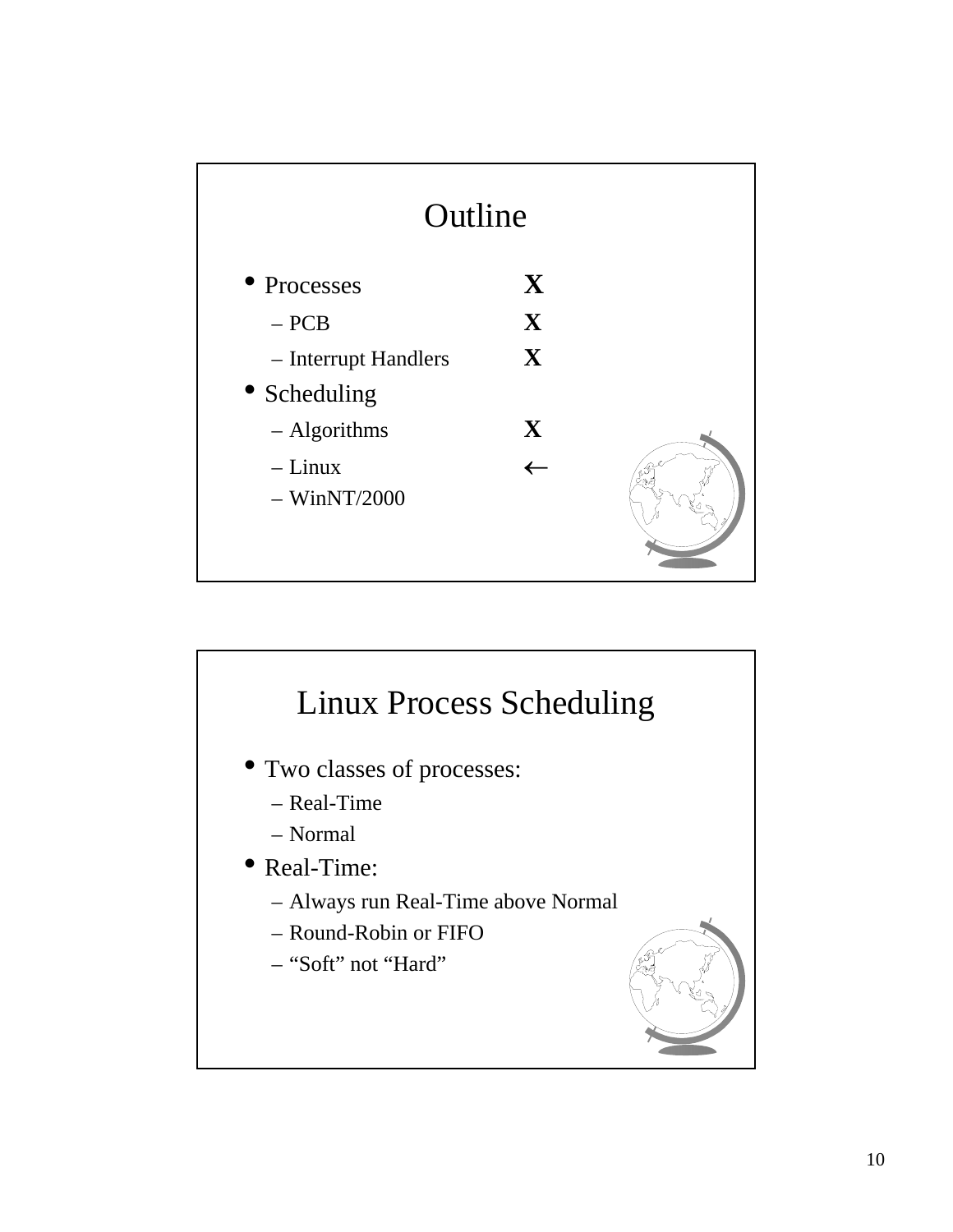

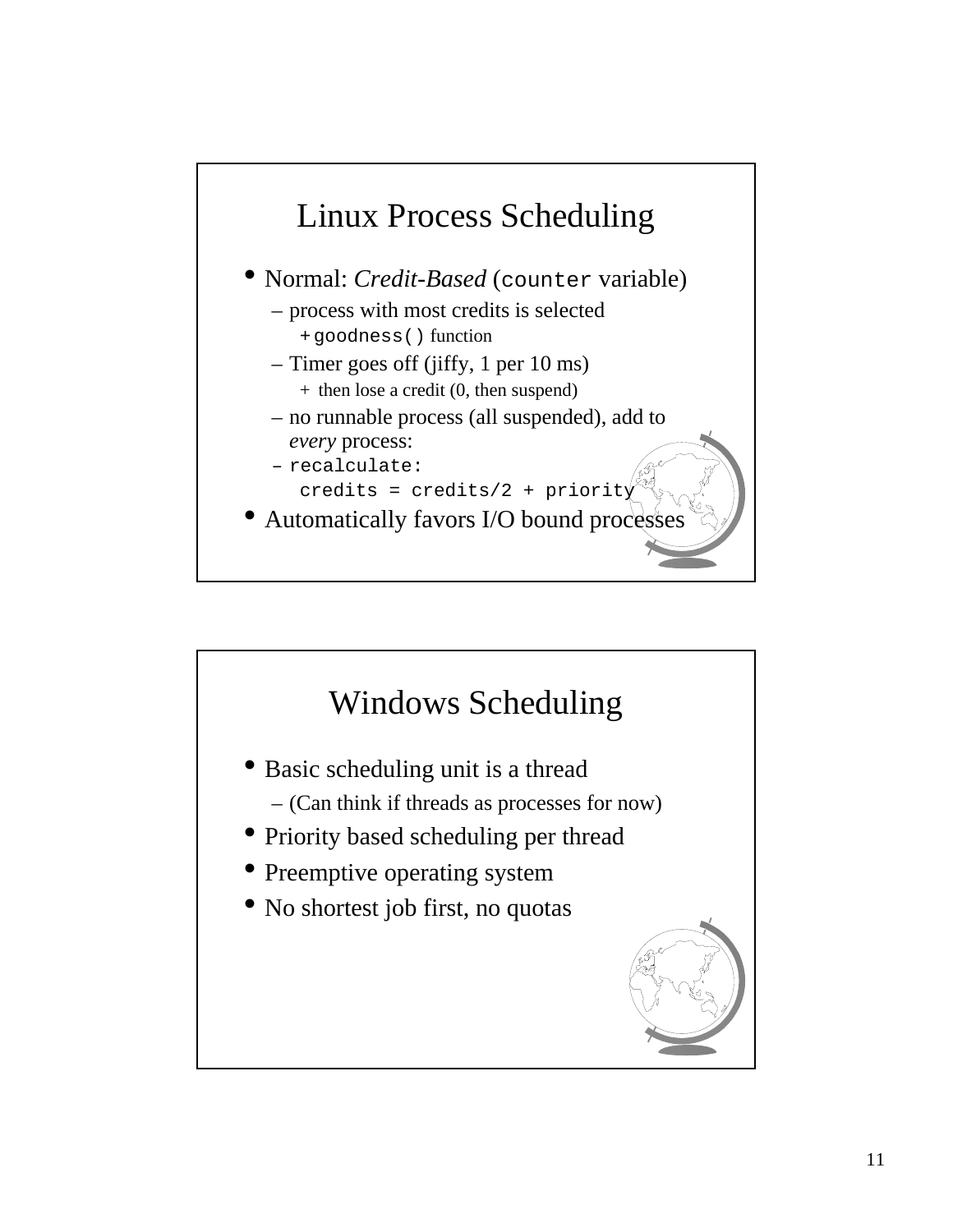

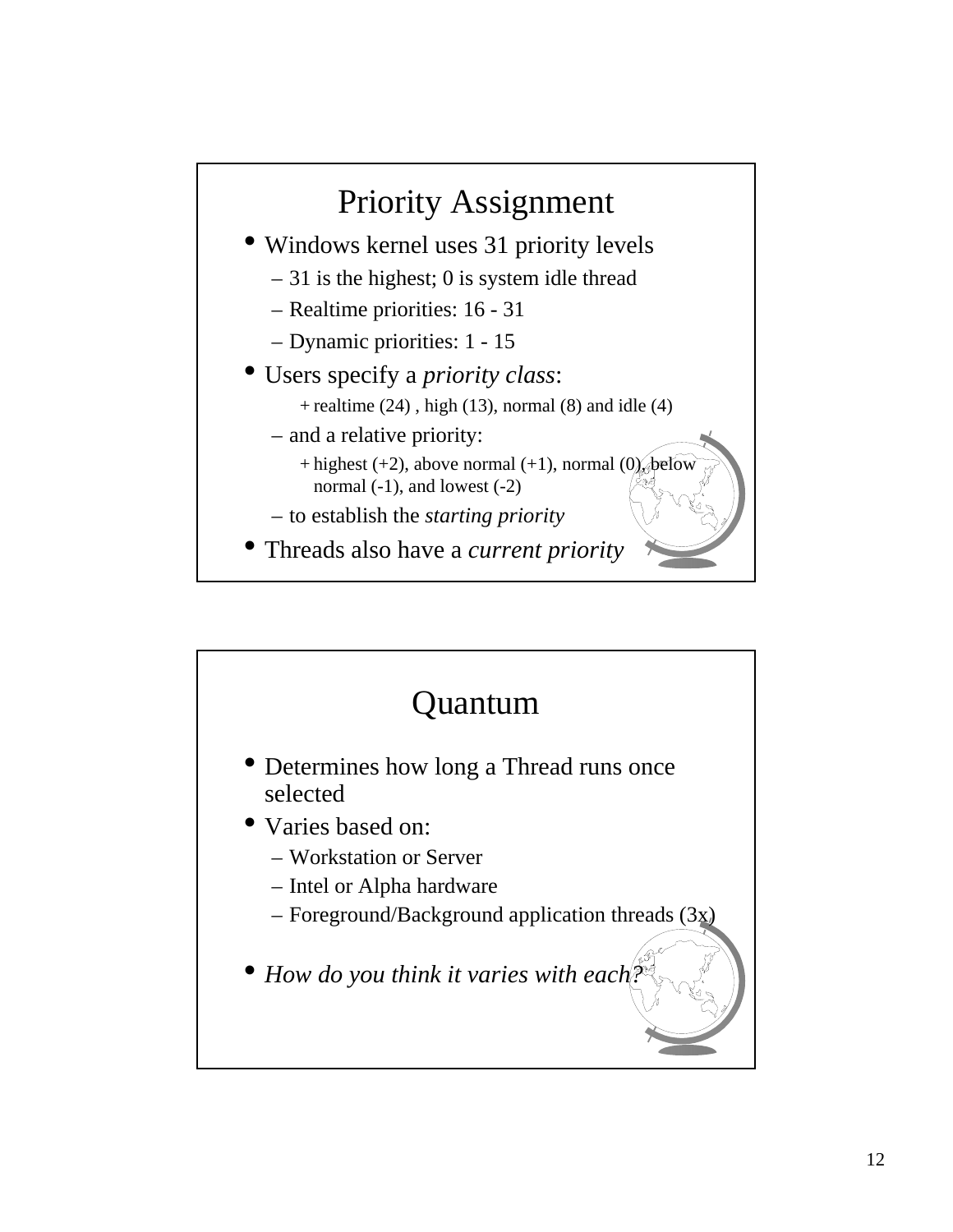